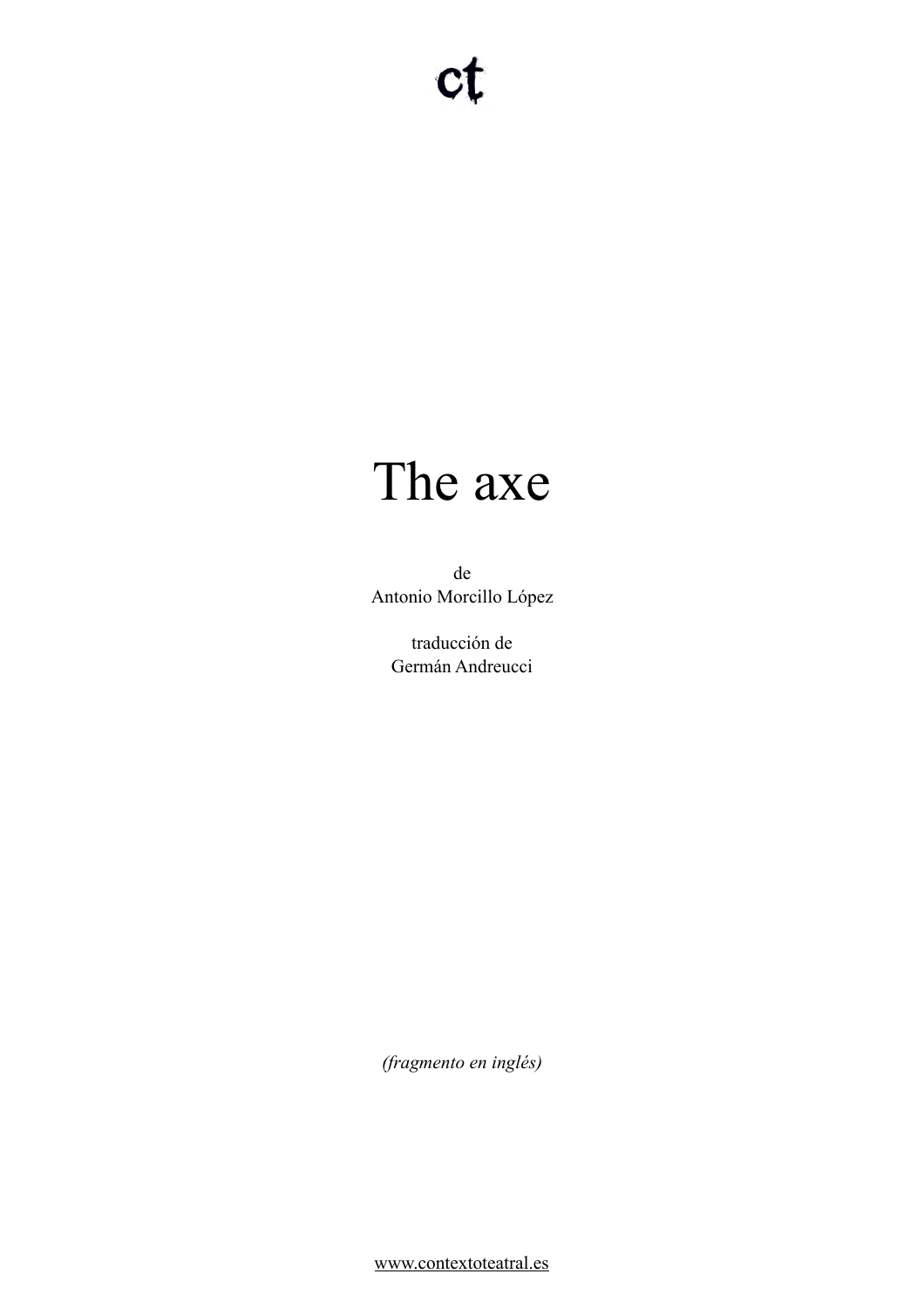# *Prologue*

*The scene appears in shadows. Above it, there are spread many yellow metallic pieces which belong to a car. Between them, there are tools, metallic bars, wheels,guiding lights, and four pieces of wood .*

*GROCIUS gets in with a grey coat over his shoulders. He stands in front of the pieces and looks at them very carefully. Picks up some of the tools from the ground. After that, he sits upon one of the wooden pieces.*

**GROCIUS** I don't think i can recognize it.

 *BOLO gets in.*

BOLO Me neither. We are we?

**GROCIUS** What all these pieces mean?

BOLO This looks like a car.

**GROCIUS** Do you know something about cars?

BOLO No, i don't.

**GROCIUS** Have you ever made a play in a car?

BOLO I haven't.

**GROCIUS** Me neither. I'm cold.

BOLO Do you want my coat?

**GROCIUS** And you?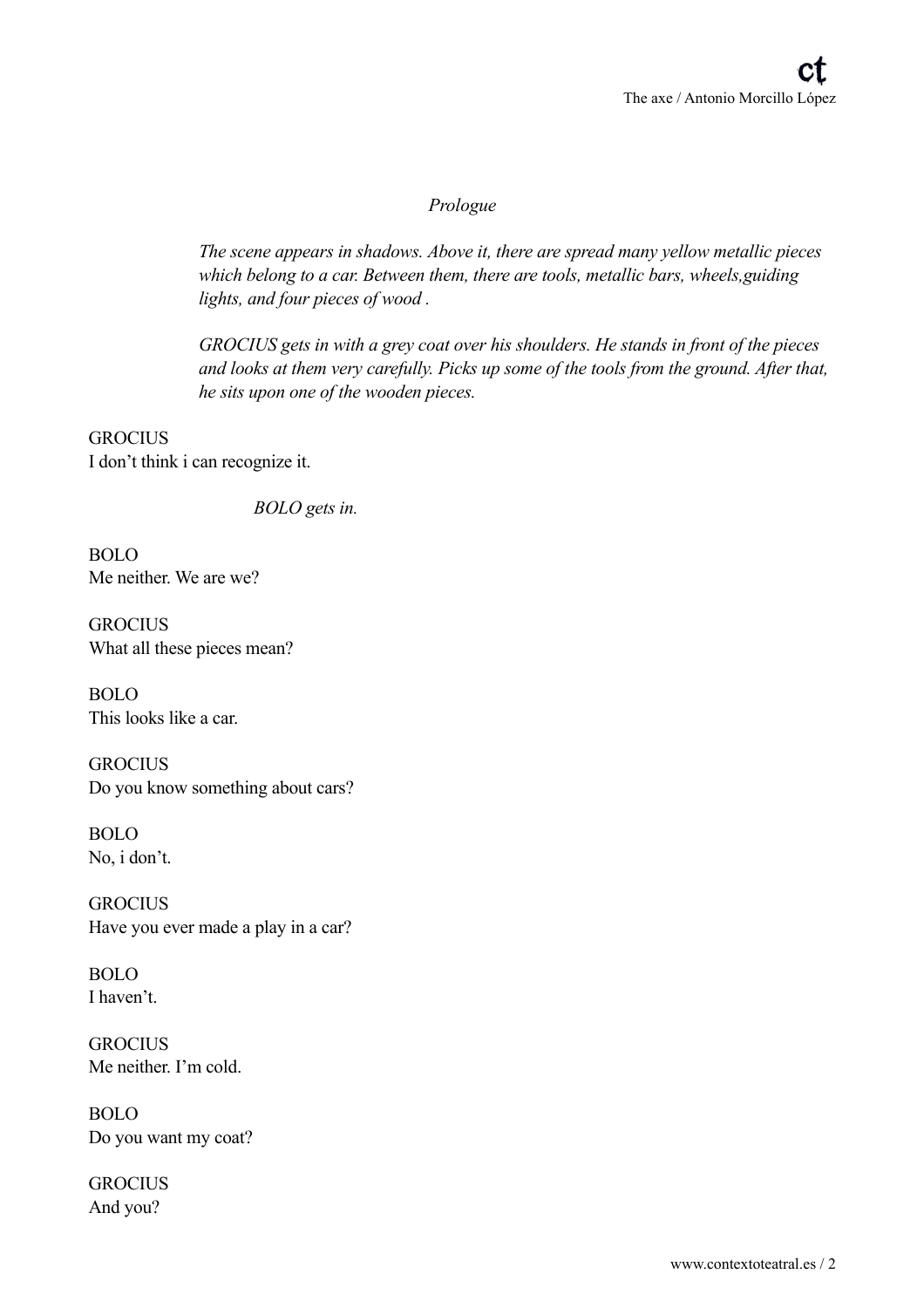BOLO Never mind.

**GROCIUS** No, leave it. Thanks.

BOLO What are we doing here?

**GROCIUS** What we always do i guess: playing.

BOLO Playing, always playing. Do you recognize the stage?

**GROCIUS** Not yet.

BOLO Have they cut a car for us?

**GROCIUS** It seems.  $\lambda$ And where are the wheels?

BOLO There. *(Takes a wheel).* I don't understand.

**GROCIUS** There is nothing to understand. Follow the game that we are proposed .

BOLO Without the lines?

**GROCIUS** We'll have them later.

BOLO You and me here alone?

**GROCIUS** No, as far as i know.

BOLO Where do we start?

**GROCIUS** By the car. I guess we'll have to assemble it.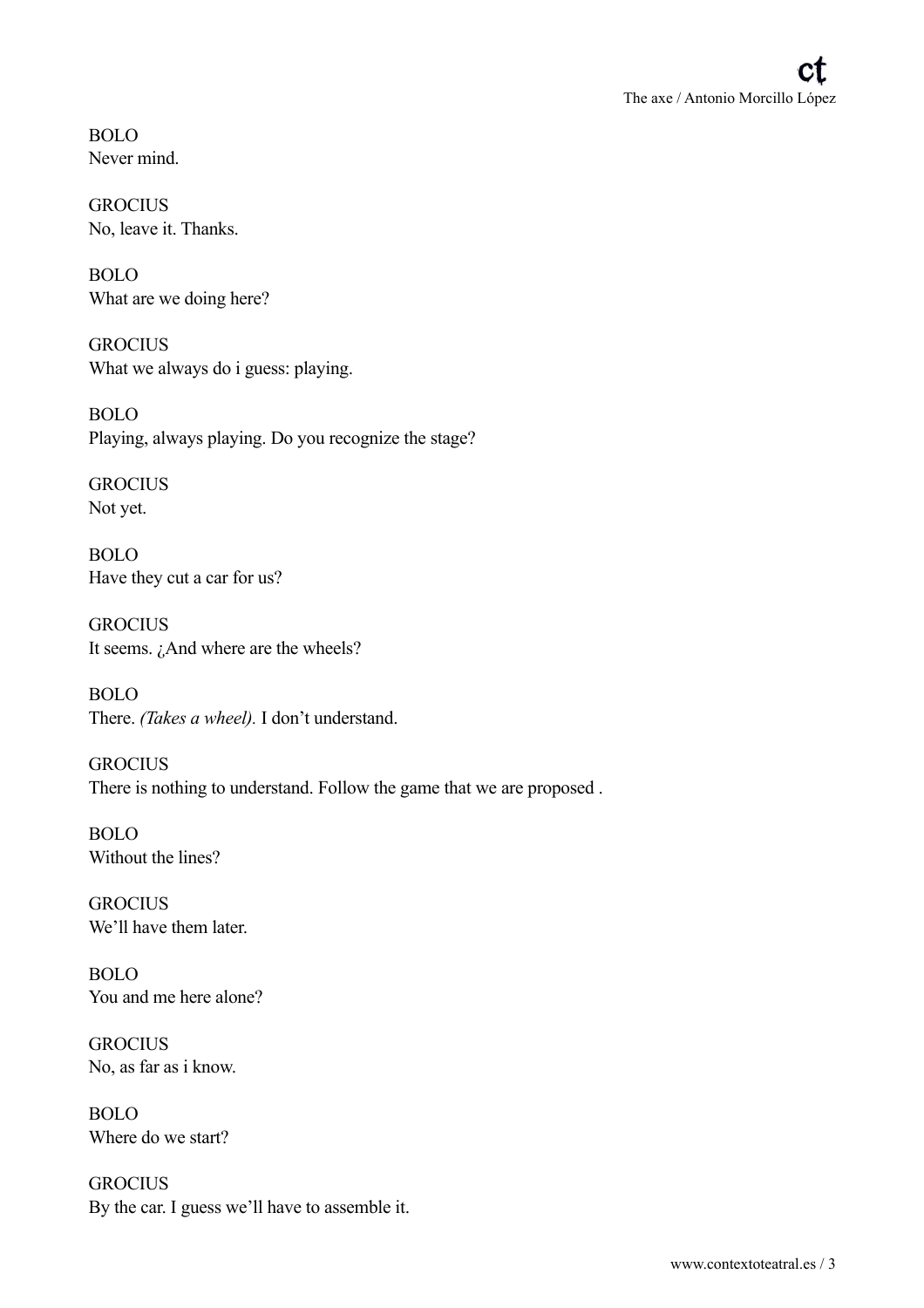BOLO Since when have you started doing that?

**GROCIUS** Do what?

BOLO That.

**GROCIUS** I don't really know. I never realized abot that.

> *Pause. BOLO goes to the back of the stage and takes out two blue coveralls from under dirty rags.*

# BOLO

¡¡Look, GROCIUS!! ¡¡Coveralls!! *(He delivers one of them*). You were right. We have to build the car. *(they wear the coveralls)* Does it fit well?

**GROCIUS** Perfect. ¿What about you?

BOLO Perfect.

**GROCIUS** Lets go over there.

BOLO Where do we start?

## **GROCIUS**

Take that part. No, no, no that one. The one that matches this one. Give me that iron. Like this. Do you see? Now lets put these to pieces together and we do the same with these two. Now i remember. (*Long silence while they build the car).*

BOLO GROCIUS; i feel very cold.

**GROCIUS** It wasn't so cold here before.

 *(Pausa)*

BOLO Do you remember about everything?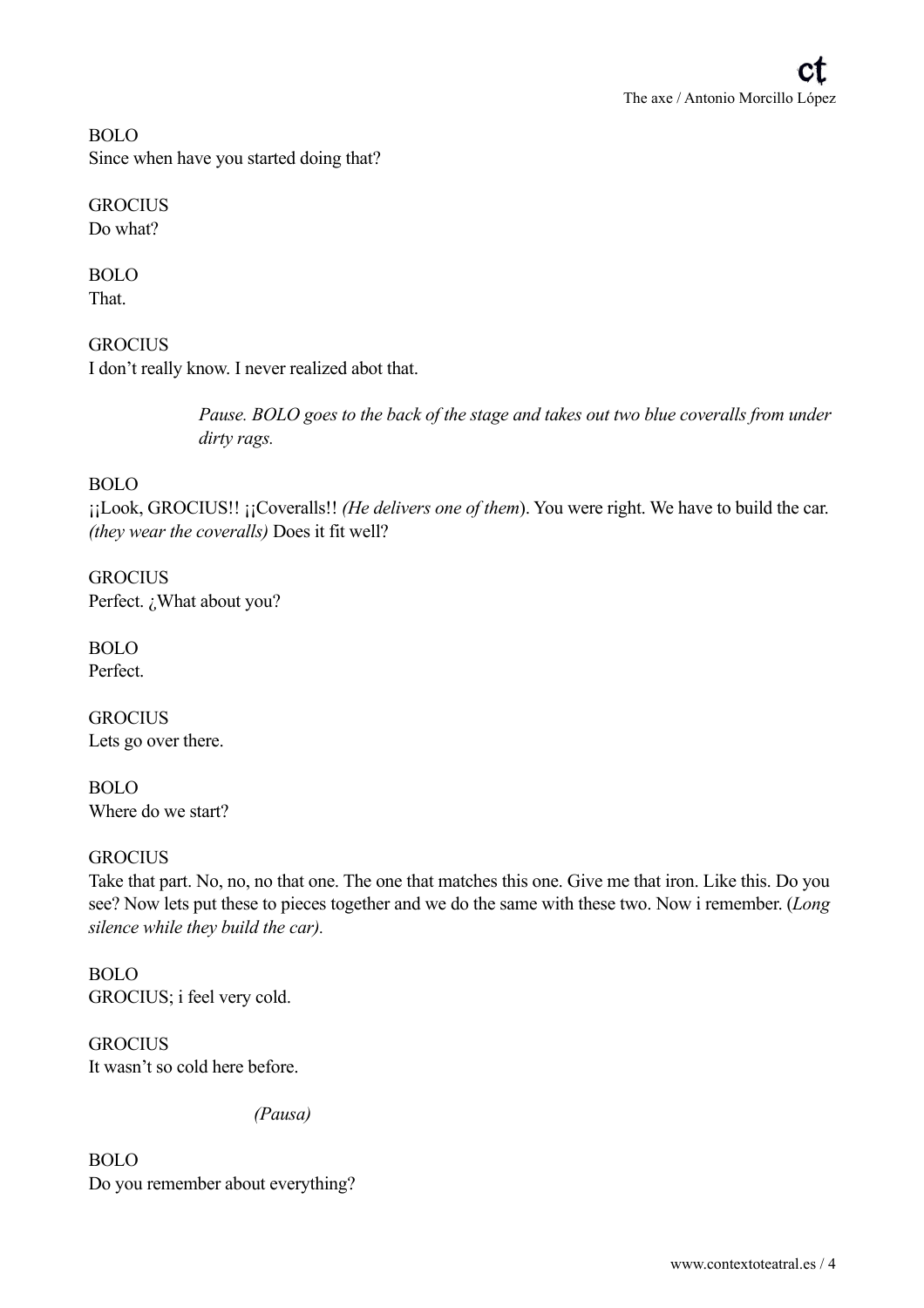**GROCIUS** What do you mean with that?

BOLO Do you remember all the events?

**GROCIUS** No... Yes... I remember a mirror. And behind it, the echo of a scream.

BOLO i hear that scream too.

**GROCIUS** We can't think of that right now.

BOLO But why?

**GROCIUS** What for?

BOLO The doubt turns me anguished.

**GROCIUS** Me too. Come on, we have work to do.

BOLO Since i arrived here, i have begun to see things as when the fog of a landscape disappears.

**GROCIUS** And what have you seen?

BOLO the pain squeezes my chest.

**GROCIUS** Your pain?

BOLO No.

**GROCIUS** Whose pain?

BOLO I don't know.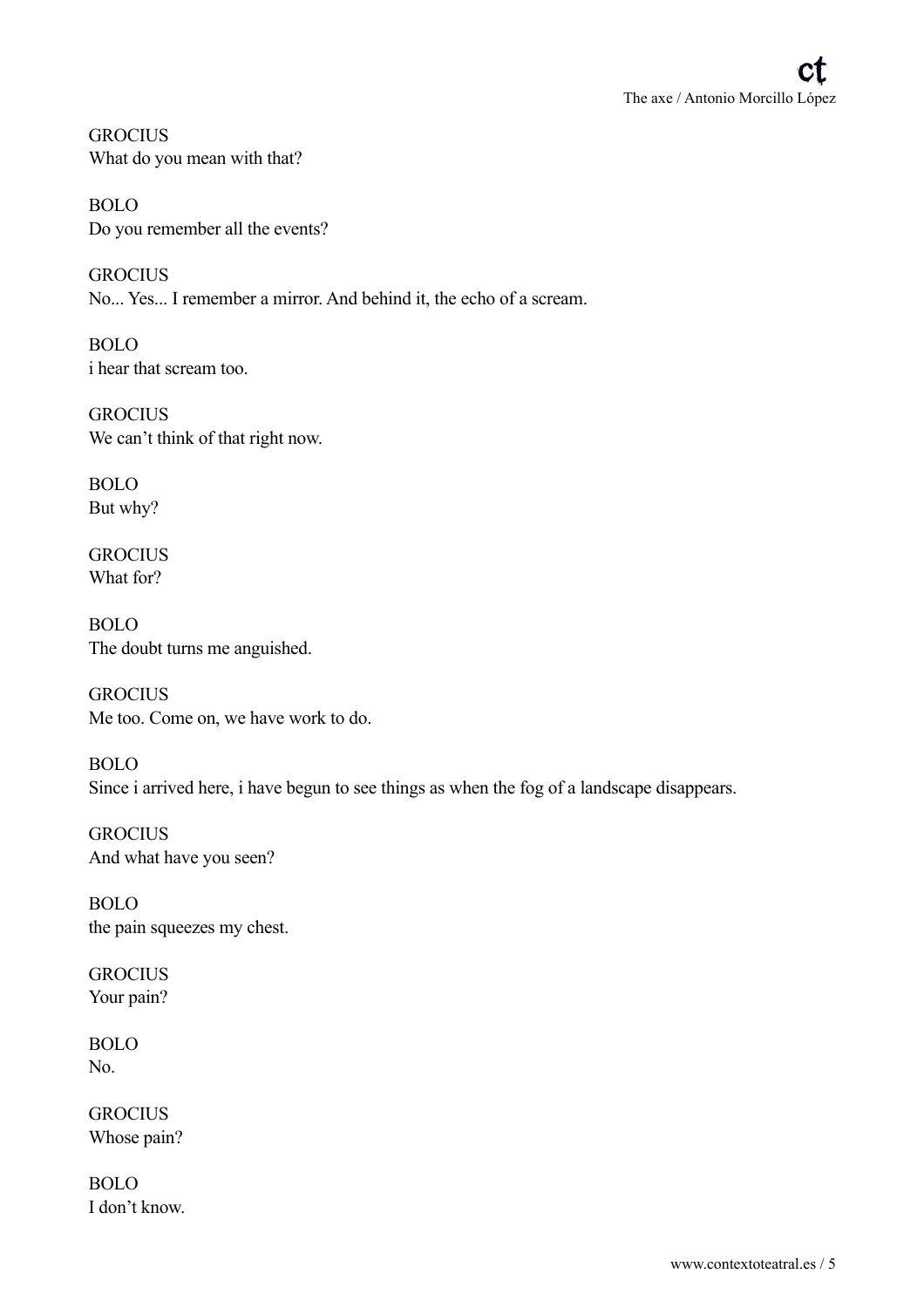# **GROCIUS** ¿Quién dañaba a quién?

 *It is heard a voice from the back of the stage: "An eight year old boy loses his testicles and both legs after kicking a bomb placed by E.T.A inside a box on the street." During the reading, BOLO and GROCIUS are paralyzed.*

# BOLO

Lets keep working. *(He takes off his cloak and runs his hand across his forehead).*

**GROCIUS** there is something ammoying in this place.

BOLO Don't you remember?

**GROCIUS** No. it's hot here.

BOLO There is a red stain in my memory, and everything is still confusing.

**GROCIUS** What is confusing?

BOLO Our dialogs.

 *They work in complete silence.*

**GROCIUS** Do you realize?

BOLO Yes.

**GROCIUS** We can assemble it perfectly.

BOLO i always knew it.

**GROCIUS** I can't imagine what can happen here.

> *It is heard the same voice as before: "Two students are killed in a cafeteria when they are mistaken for ETA members by gunmen from G.A.L.". BOLO and GROCIUS get*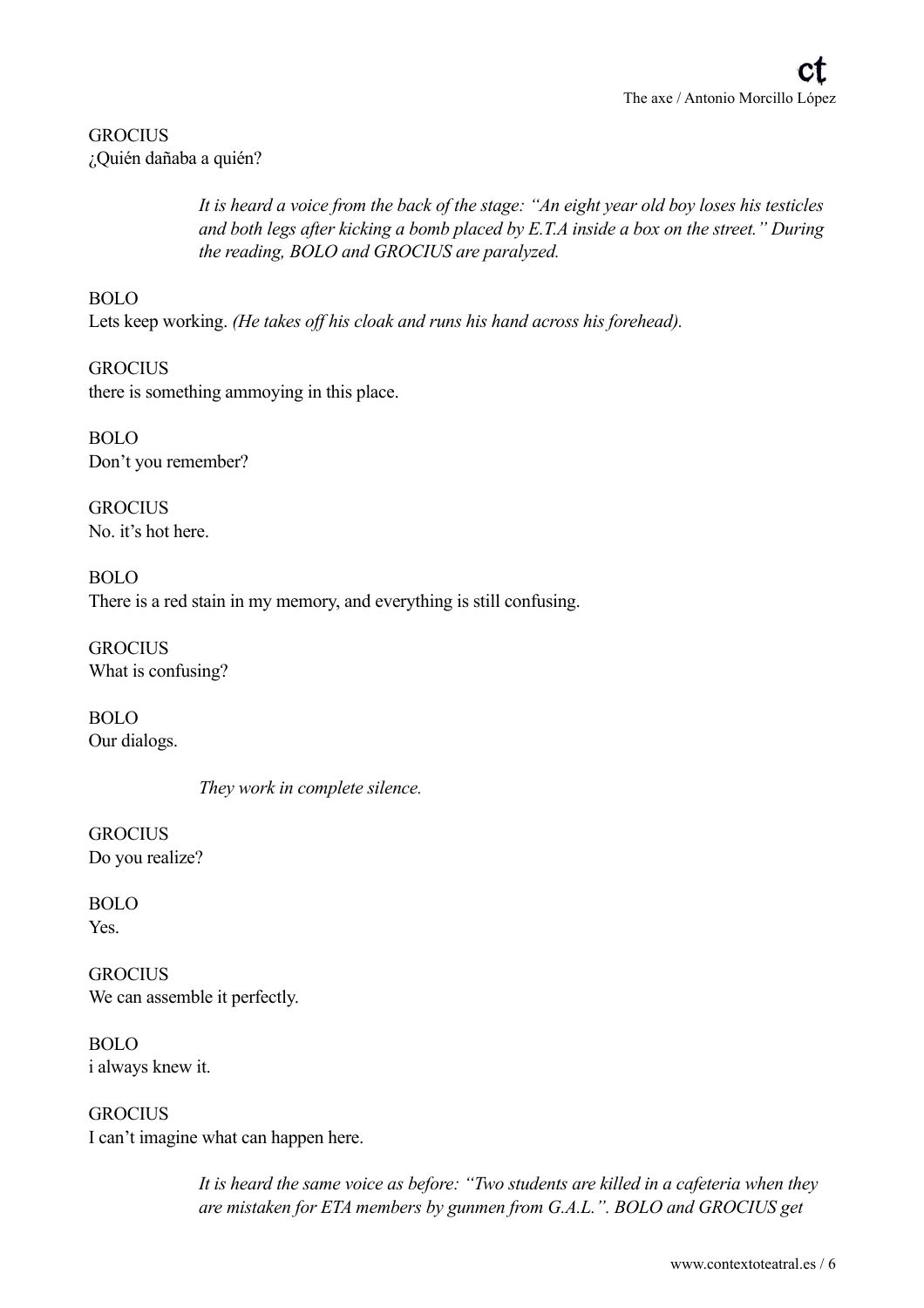# *paralyzed again.*

BOLO Who knows. A comedy, maybe.

**GROCIUS** So, why do I feel so bad?

BOLO How do you feel?

**GROCIUS** Violent.

BOLO You have always been like this.

**GROCIUS** That's why i am here?

BOLO Why do you ask me? All i know is that we have to assamble this car.

**GROCIUS** People talk about us just for what we are.

BOLO Exactly. Why don't we open a window?

**GROCIUS** What do you mean? There is no window here.

BOLO I'm burning.

**GROCIUS** What are we going to do from now on?

BOLO We will be mechanics.

**GROCIUS** But, what do we do to justify ourselves?

BOLO Don't ask me, GROCIUS. I see the same as you.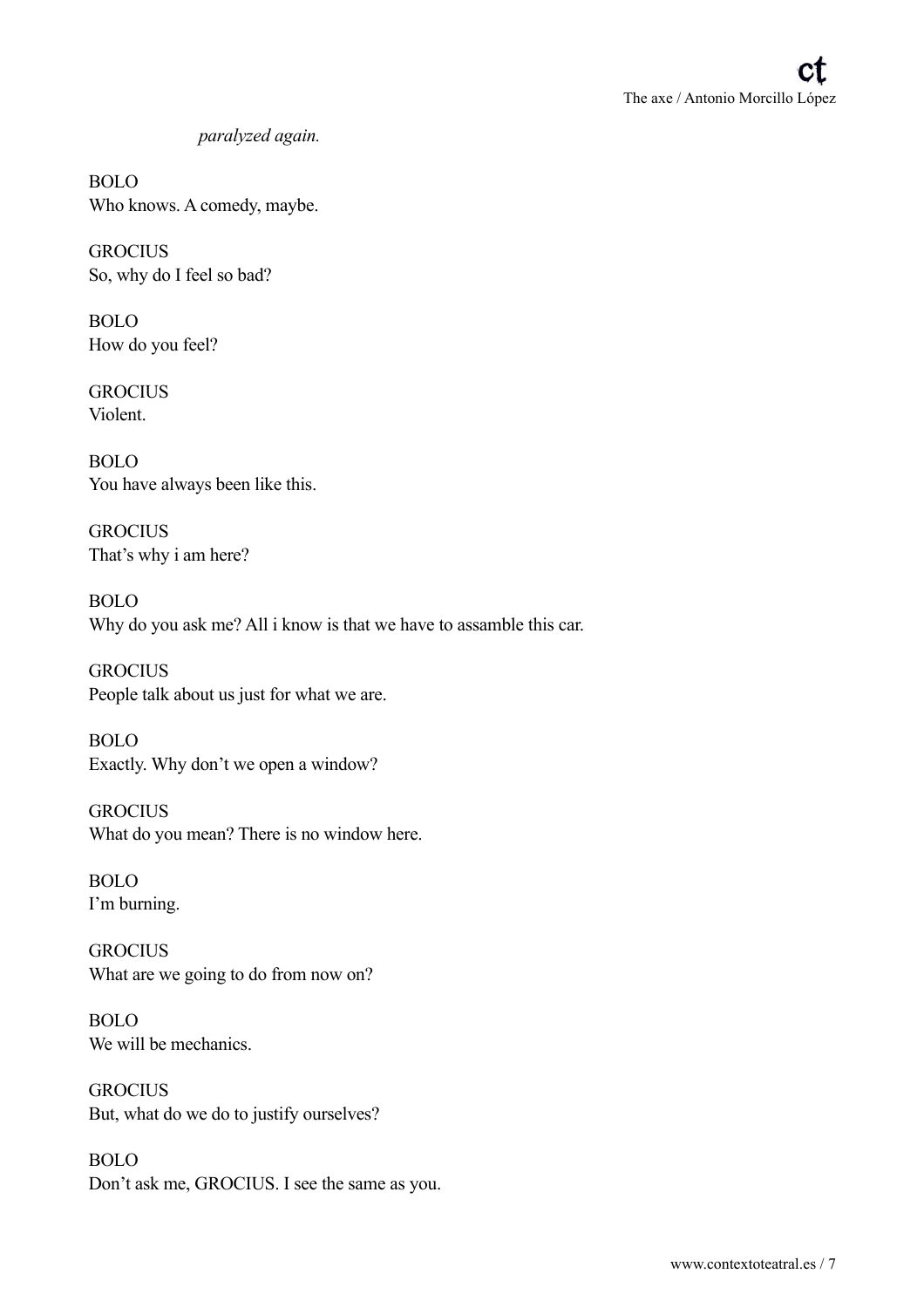#### **GROCIUS**

It seems we have finished. Put that one over there. That's it. Very well. Now i think it's time for us to rest.

#### BOLO

To rest?

# **GROCIUS**

While others, who are ourselves, wakes up and surprise us.

 *Takes a drum of oil and, putting it beside the stage, he sits. BOLO goes close to the car. Darkness.* 

#### Act I

*A car repair workshop. The floor and the walls are dirty. Rags and tools are everywhere. At the back, placed in long rows, you see all kinds of mechanical utensils and an old calendar with a naked woman. On the left side, lays a small work table full of different types of rubber, metal nuts, screws and ssome books cornered. There is a yllow car on the center of the satge, with it's hood up.*

*BOLO, with a blue coverall, watches the engine reclining with his two arms, in an attitude of total concentration. Sometimes moves his head slowly, biting his lower lip. On the other side, sitting upon a drum of oil on the proscenium, GROCIUS, also wearing a blue coverall, makes up his face in front of a small mirror while he sings quietly. He has a small makeup box in his lap. He wears glasses that are repositioned at regular intervals, holding the glass with his thumb and heart, using a mannered gesture for it.*

*Narrow pale lights fall over both of them. They seem clean and rested. The music of the radio sounds distant.*

#### **GROCIUS**

*(Trying to remember, declaims very slowly, with his eyes closed and moving his lips grotesquely).* Leeeeeeet iiit..! *(Pause. Thinking).*Let it...let it... what?!! *(Pause)* ¿BOLO?... ¿BOLO?... I don't remember, i can't remember... *(Pause)* Let it... *(Pausa*) Let it... let it look at us again, look at us again, yes… , let it look at us again, oh walls…!!

## BOLO

I don't understand anything, GROCIUS, there are...there are lots of cables and scrap, and pipes, what am i supposed to do?

#### **GROCIUS**

Let it look at us again, oh walls… *(Silence)* What was next?… oh walls…!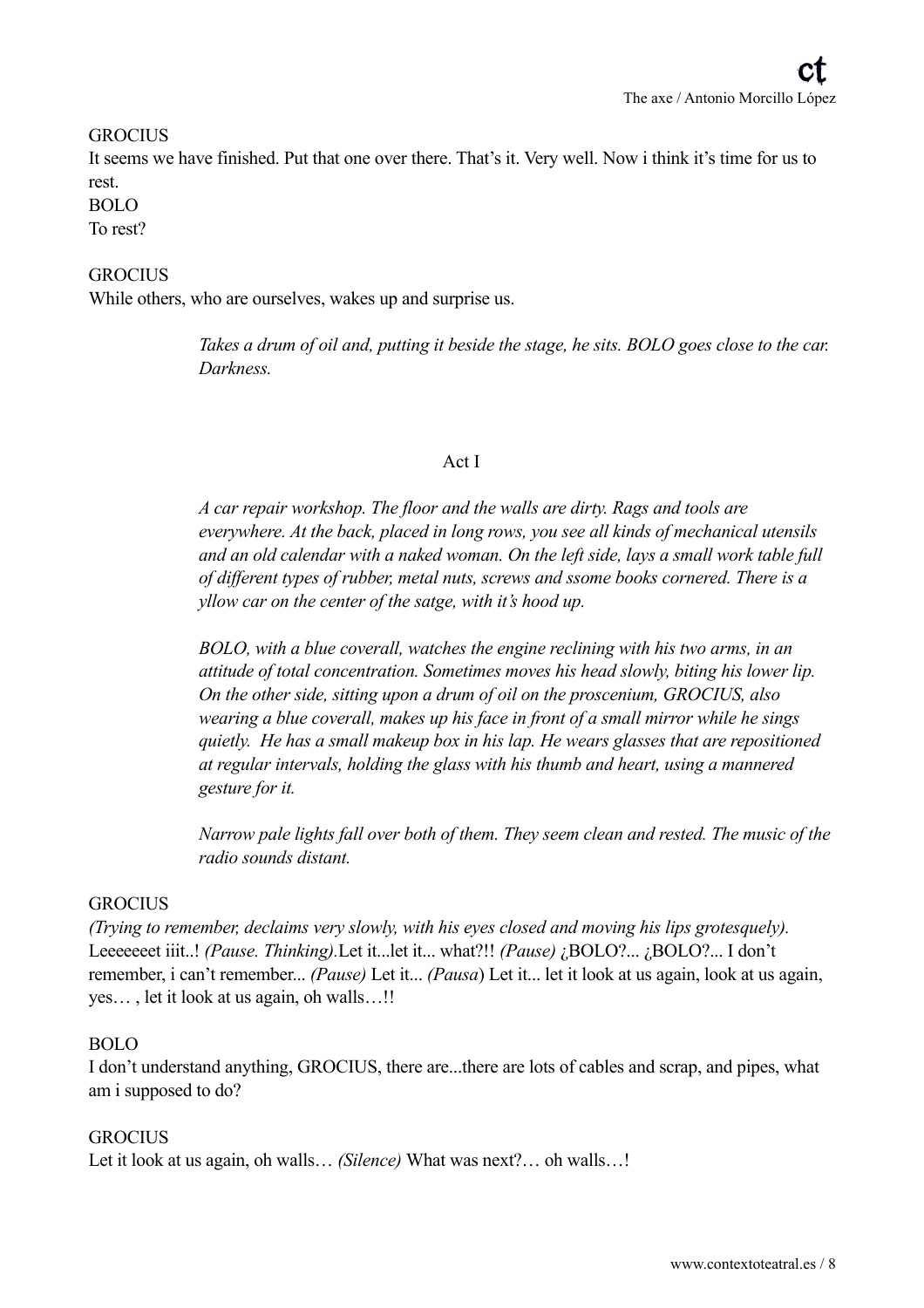# BOLO

It seems that something has failed here inside, don't you think? It's some kind of failure or something, GROCIUS, give me a hand.

# **GROCIUS**

Oh, walls, dissapear from the earth,... and don't 'protect Athens annymore!! Nothing i will take from you, ecept my nudity, stinky city. Let Timón grow with each breath, Nada llevaré de ti, excepto mi desnudez, ciudad apestosa. Dejad a Timón crecer con cada respiración, the hatred of everything human. Amen. *(Silence)* Now i remember... (*Pause)* ... i remember everything...

#### BOLO ¿GROCIUS?

# **GROCIUS**

*(Speaking quicly).* Well mate, do you know what the hell is happening to this jalopy? We don't have all the day. Hurry up , fuck. The man is coming, we don't...*(Pause. GROCIUS is thoughtful).*

## BOLO

¿What happen? Why are you talking like that?

## **GROCIUS**

... i'm trying to remember… we don't have all day… do you know what the hell…? Fix up´that french machine… we don't have...

BOLO He looked like a joke.

**GROCIUS** Who?

BOLO The guy who left us the car.

**GROCIUS** You have good memory.

BOLO Can you give me a hand?

## **GROCIUS**

Look, mate, you are not just a useless person, metaphysically, but also Mira, chaval, no solamente eres un inútil, digamos metafísico, sino que the ballast of your stupidity achieves to obscure... achieves to obscure... achieves...

BOLO With a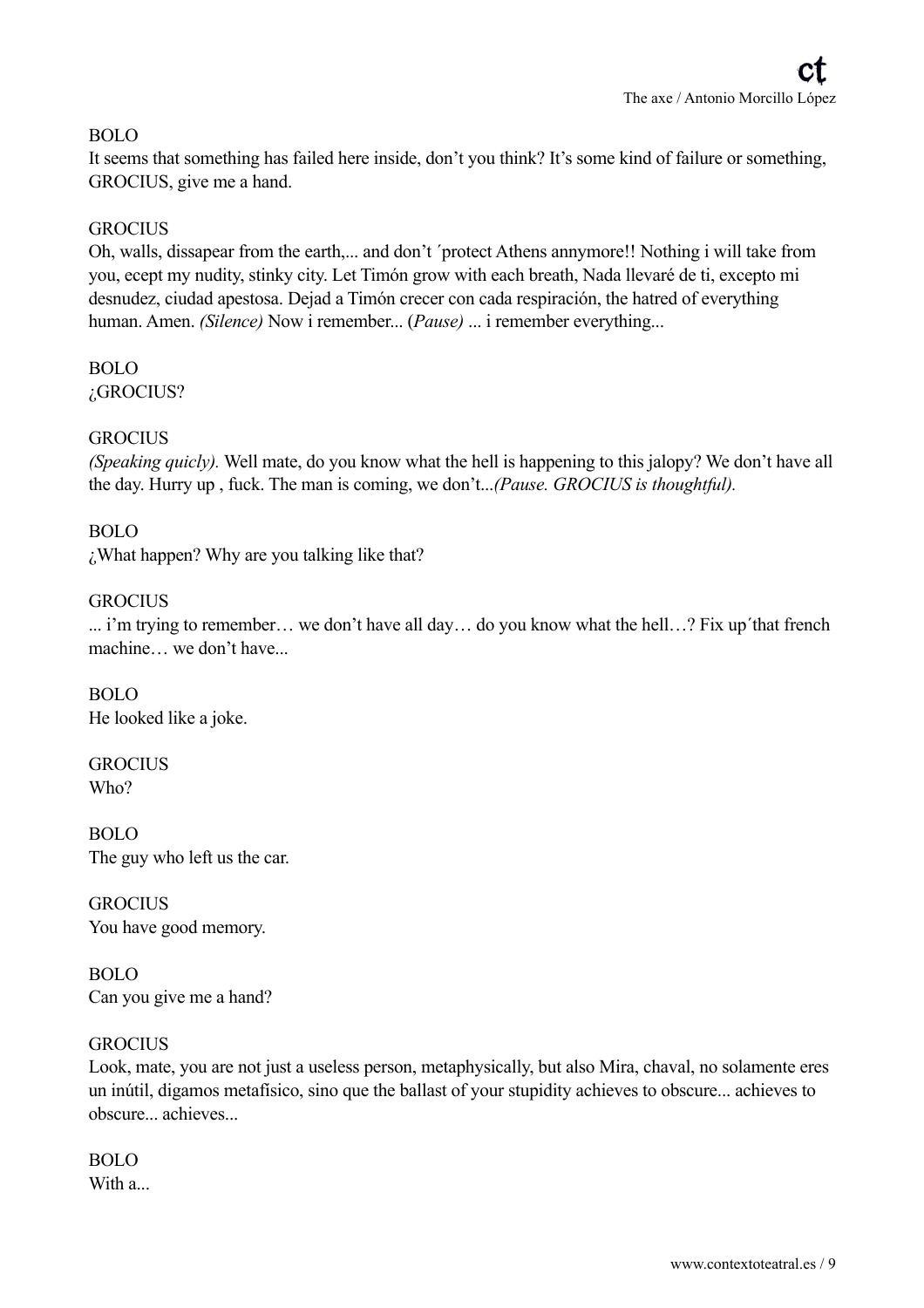# *Both thinks.*

**GROCIUS** With a ... perverse effect!!!, my brillant predictive mind. *(Pause)* Are you listenig?

BOLO Yes. *(Pause)* sorry, Do you have a minute? Would you mind giving me a hand now?

**GROCIUS** I have told you a thousand times: i don't fix french cars.

BOLO And i have askes you a thousand times why.

**GROCIUS** Well, that's my business.

 *Silencie.*

BOLO Do you realize?

**GROCIUS** What?

BOLO They are not confusing anymore.

**GROCIUS** What is not confusing anymore?

BOLO Our dialogs.

 *Long silencio.*

## **GROCIUS**

You don't have a clue about how to fix this bloody french machine, and you expect me to do it, i've told you a thousand times, i don't touch french machines, wake up mate; you have reached the top of the mountain, it is failing, there is a serious failure inside, and now you have to go on, wake up, it's failing, fix it for once and for all, and let me recite.

BOLO I need you to help me.

# **GROCIUS**

This is bullshit, you can't fix anything, we are making the fool working here in this workshop, if we